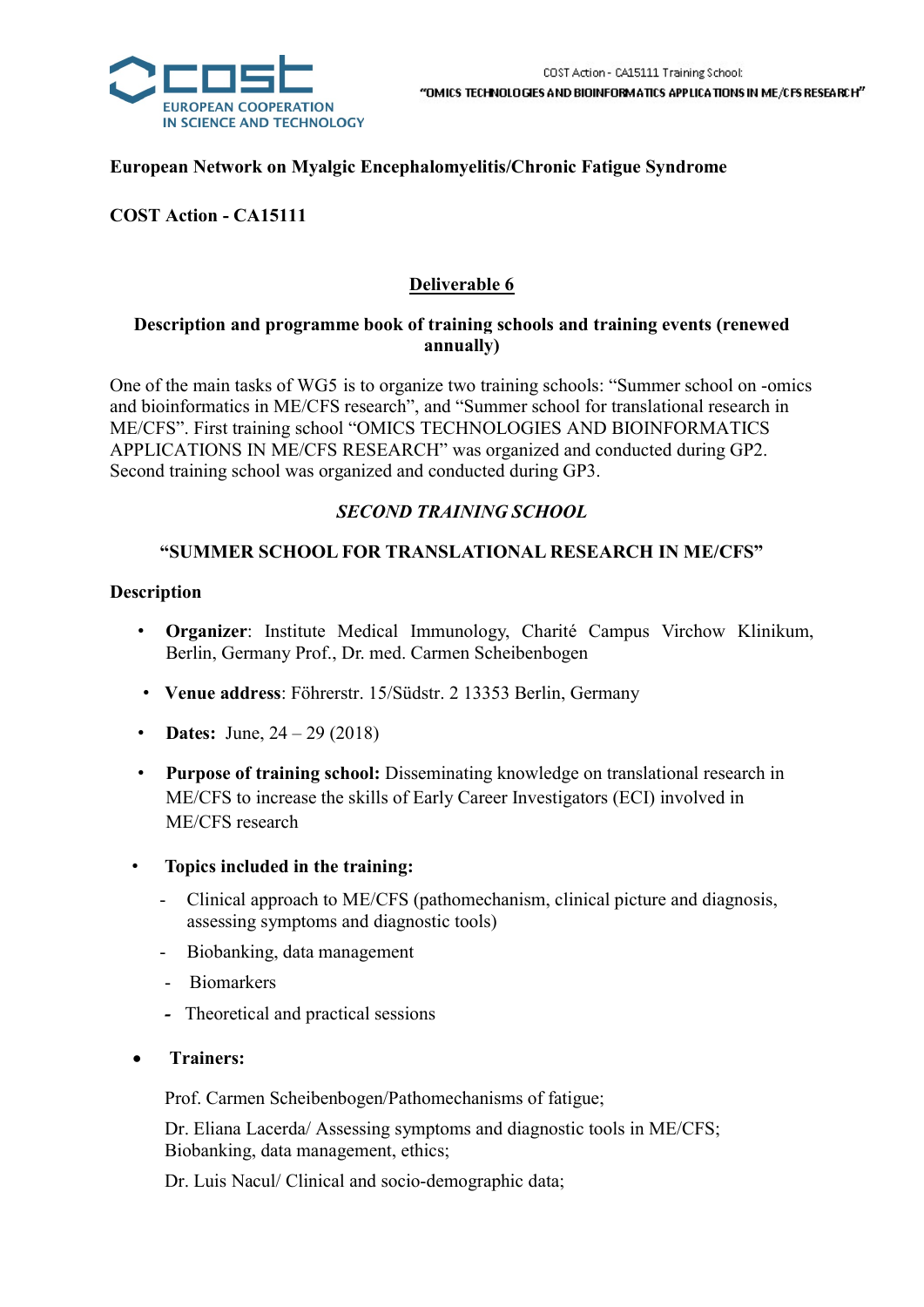

Dr. Bhupesh Prusty/ Metabolic and Infection biomarkers in CFS;

Dr. Patricia Grabowski/ Clinical picture and diagnosis of ME/CFS;

Dr. Franziska Sotzny/ Soluble biomarker in CFS.

- Maximum number of trainees to be accepted for reimbursement according to the EUROMENE plan: 12
- Important dates

Deadline for applications: JUNE 1 Selection results: JUNE 6 Training school in Berlin: 24 – 29 JUNE

### • Selection procedure

Eligibility criteria:

- Young scientist part of the COST Action CA15111 European countries
- Early Stage Researchers (PhD students,  $PhD + 5$  years)
- Knowledge on basic molecular methods
- Preference to scientists working in the field of ME/CFS, but others are not excluded

How to apply: Send a CV, a motivation letter and calculation of travel costs to the Scientific Committee e-mail: Carmen.Scheibenbogen@charite.de

- Scientific Committee: Carmen Scheibenbogen, Enrica Capelli, Modra Murovska, Evelina Shikova
- Applicants by country

| Country  | Number of<br>applicants |
|----------|-------------------------|
| Latvia   | 1                       |
| Germany  | 2                       |
| Bulgaria | $\mathcal{L}$           |
| Serbia   | $\overline{2}$          |
| Poland   | 1                       |
| Norway   | 1                       |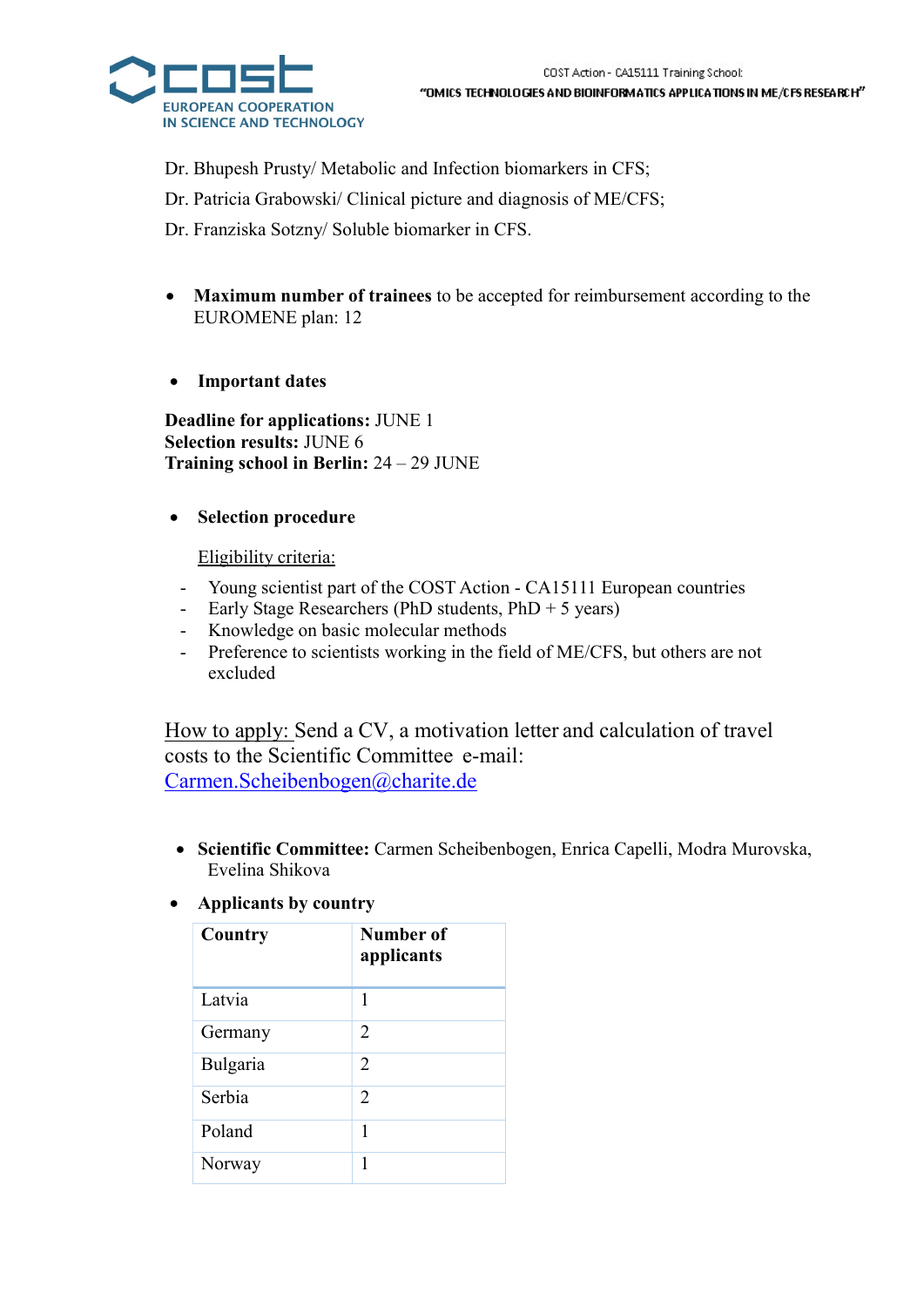

"OMICS TECHNOLOGIES AND BIOINFORMATICS APPLICATIONS IN ME/CFS RESEARCH"

| <b>SCIENCE AND TECHNOLOGY</b><br>Netherlands |    |
|----------------------------------------------|----|
| <b>IJK</b>                                   |    |
| <b>Belarus</b>                               |    |
| $\Delta$ 11                                  | 12 |

#### **Conclusions**

- "Summer school for translational research in ME/CFS" was an efficient instrument for disseminating knowledge to increase capacity of ME/CFS research by involving Early Carrier Investigators (ECI), including from new EU member states
- Approx. 33% (4/12) involvement of ECIs from the new EU member states (Bulgaria/2, Latvia/1, Poland/1); 50% (6/12) from ITCs (+Serbia/2)

### SECOND TRAINING SCHOOL

#### "SUMMER SCHOOL FOR TRANSLATIONAL RESEARCH IN ME/CFS"

#### Programme

| <b>Sunday, 24 June 2018</b> |                                                                                                                                                                                                                                                                                                                        |  |  |  |  |
|-----------------------------|------------------------------------------------------------------------------------------------------------------------------------------------------------------------------------------------------------------------------------------------------------------------------------------------------------------------|--|--|--|--|
| $17.00 -$                   | Prof. Carmen Scheibenbogen                                                                                                                                                                                                                                                                                             |  |  |  |  |
|                             | Welcome and Introduction into the course                                                                                                                                                                                                                                                                               |  |  |  |  |
| 19.00                       | Dinner                                                                                                                                                                                                                                                                                                                 |  |  |  |  |
|                             |                                                                                                                                                                                                                                                                                                                        |  |  |  |  |
|                             | <b>Monday, 25 June: Clinical approach to ME/CFS</b>                                                                                                                                                                                                                                                                    |  |  |  |  |
|                             | The Monday will start with short presentations about the background and<br>work of the students participating in the summer school. We will then give an<br>overview of the complex differential diagnosis and pathophysiology of<br>fatigue. The afternoon topic is clinical presentation and diagnosis of<br>ME/CFS. |  |  |  |  |
| 10:00                       | Participants' presentations (10 min each)                                                                                                                                                                                                                                                                              |  |  |  |  |
| $12.00 -$                   | Prof. Carmen Scheibenbogen                                                                                                                                                                                                                                                                                             |  |  |  |  |
| 13.00                       | Pathomechanisms of fatigue                                                                                                                                                                                                                                                                                             |  |  |  |  |
| $13.00 -$                   | Lunch                                                                                                                                                                                                                                                                                                                  |  |  |  |  |
| $14.30 -$                   | Dr. Patricia Grabowski                                                                                                                                                                                                                                                                                                 |  |  |  |  |
| 15.00                       | Clinical picture and diagnosis of ME/CFS                                                                                                                                                                                                                                                                               |  |  |  |  |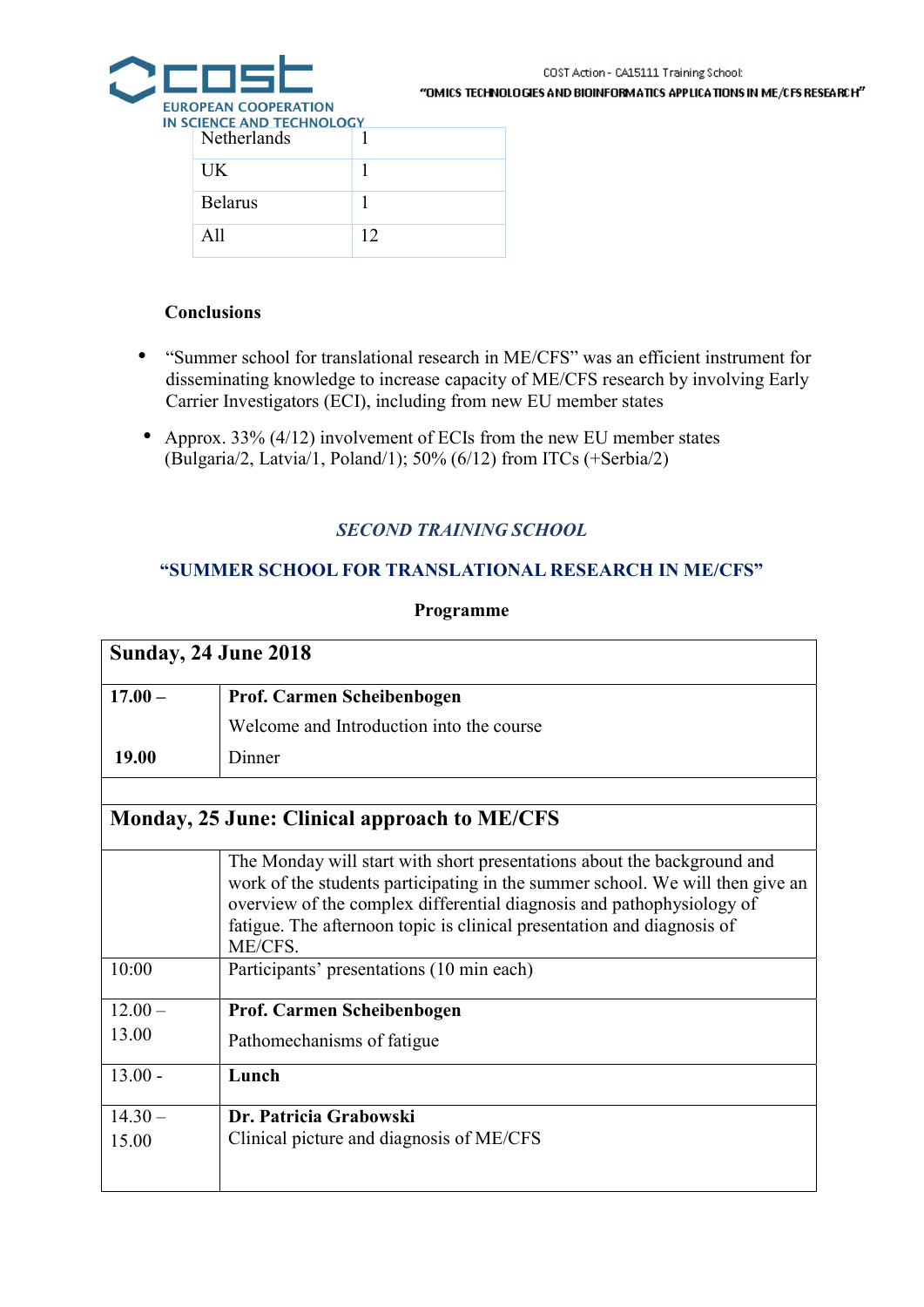#### IS IN ME/CFS RESEARCH"

|                    | COST Action - CA15111 Training School:<br>"OMICS TECHNOLOGIES AND BIOINFORMATICS APPLICATIONS IN ME/CFS F<br>EUROPEAN COOPERATION<br>IN SCIENCE AND TECHNOLOGY                                                                                                                                                                                                                                                                                                                                                                                                                                                                                                                                                                                                                                                                                                                                                                                                                                                                                                                                                                           |
|--------------------|------------------------------------------------------------------------------------------------------------------------------------------------------------------------------------------------------------------------------------------------------------------------------------------------------------------------------------------------------------------------------------------------------------------------------------------------------------------------------------------------------------------------------------------------------------------------------------------------------------------------------------------------------------------------------------------------------------------------------------------------------------------------------------------------------------------------------------------------------------------------------------------------------------------------------------------------------------------------------------------------------------------------------------------------------------------------------------------------------------------------------------------|
| $15.15 -$          | Dr. Eliana Lacerda                                                                                                                                                                                                                                                                                                                                                                                                                                                                                                                                                                                                                                                                                                                                                                                                                                                                                                                                                                                                                                                                                                                       |
| 16.00              | Assessing symptoms and diagnostic tools in ME/CFS                                                                                                                                                                                                                                                                                                                                                                                                                                                                                                                                                                                                                                                                                                                                                                                                                                                                                                                                                                                                                                                                                        |
| $16.00 - 17.00$    | <b>Discussions</b>                                                                                                                                                                                                                                                                                                                                                                                                                                                                                                                                                                                                                                                                                                                                                                                                                                                                                                                                                                                                                                                                                                                       |
|                    | Tuesday, 26 June: Biobanking, data management                                                                                                                                                                                                                                                                                                                                                                                                                                                                                                                                                                                                                                                                                                                                                                                                                                                                                                                                                                                                                                                                                            |
| $9.00 - 12.00$     | Dr. Eliana Lacerda, London School of Hygiene and Tropical Medicine, UK<br>Biobanking, data management, ethics<br>Aims:<br>- To provide information about the use of biobanks to enhance biomedical<br>research in ME/CFS,<br>- To show how to use this information for planning and establishing high-<br>quality bio-sample collections for current and future ME/CFS research,<br>- To categorise disease-specific and general biobanks, and discuss the<br>advantages/disadvantages for their use in diseases, such as ME/CFS,<br>- To discuss the current ethical, legal, and social issues associated with<br>biobanks.<br><b>Learning Outcomes:</b><br>At the end of the session, a successful student will expected to:<br>- identify advantages and disadvantages of using biosample collections<br>and/or established biobanks to use in their ME/CFS research<br>- evaluate if a biosample collection or biobank is compliant with the current<br>ELSI, and if the samples are adequate their own study plan data collection<br>(that would enhance the samples analysis) and data management for potential<br>future studies. |
| $12.30 -$          | Lunch                                                                                                                                                                                                                                                                                                                                                                                                                                                                                                                                                                                                                                                                                                                                                                                                                                                                                                                                                                                                                                                                                                                                    |
| $14.00 -$<br>17.00 | Dr. Luis Nacul, London School of Hygiene and Tropical Medicine, UK<br>Clinical and socio-demographic data - research questionnaires and<br>measurements<br>Aims:<br>- To instruct students about the main research instruments for ME/CFS<br>research,<br>- To discuss the implications about the (lack of) standardisation in ME/CFS<br>research,<br>- To present a purposely-built database for enhancing ME/CFS research.<br><b>Learning Outcomes:</b>                                                                                                                                                                                                                                                                                                                                                                                                                                                                                                                                                                                                                                                                                |

At the end of the session, a successful student will able to:

- discuss the importance of standardization of procedures in ME/CFS research,

- identify information that would be needed for future ME/CFS studies, and employ it to assess data collection instruments,

- chose appropriate data collection instruments for ME/CFS research, - develop a data collection and data management plan for potential future studies.

# Wednesday, 27 June: Antibodies and soluble biomarkers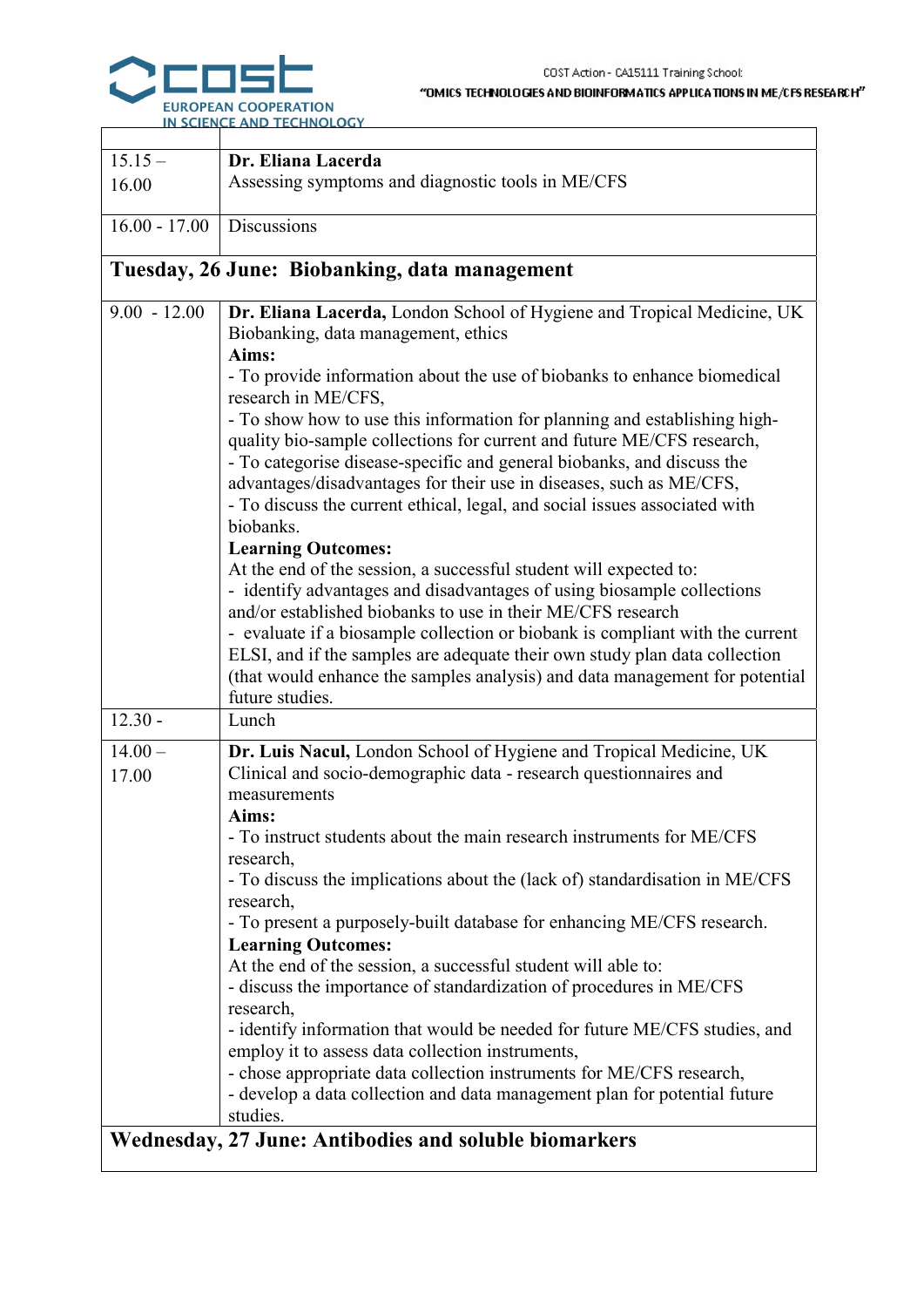

|           | <b>N SCIENCE AND TECHNOLOGY</b>                                               |  |  |  |  |  |
|-----------|-------------------------------------------------------------------------------|--|--|--|--|--|
|           | Biomarker include both markers with a certain sensitivity and specifity for   |  |  |  |  |  |
|           | diagnosing ME/CFS as well as those which may allow to classify subtypes of    |  |  |  |  |  |
|           | the disease, be of value as indicators of prognosis, and to be predictive for |  |  |  |  |  |
|           | response to treatment. We will give an overview of the EUROMENE               |  |  |  |  |  |
|           | Biomarker project and discuss potential markers of interest. In the practical |  |  |  |  |  |
|           | work detection of specific antibodies by cytometric bead array will be        |  |  |  |  |  |
|           | performed.                                                                    |  |  |  |  |  |
| 9:00      | Dr. Franziska Sotzny                                                          |  |  |  |  |  |
|           | Soluble biomarker in CFS                                                      |  |  |  |  |  |
| 10:00     | Laboratory practical activities: CBA                                          |  |  |  |  |  |
| 13.00     | Lunch                                                                         |  |  |  |  |  |
| $14.30 -$ | Laboratory practical activities: CBA                                          |  |  |  |  |  |
| 17.00     |                                                                               |  |  |  |  |  |

# Thursday, 28 June: Metabolic biomarker

|                    | Metabolomics: Mitochondria plays a key role in cell metabolism as well as<br>multitudes of other cellular processes. CFS is known to be a mitochondrial<br>disorder where mitochondrial dynamics as well as metabolic pathways<br>associated with mitochondria are affected during the disease progression.<br>During this session, we will discuss about known facts about alterations in<br>mitochondrial metabolic state. We will also discuss about potential factors<br>behind mitochondrial metabolic alterations. This lecture will also provide<br>new insights into novel ideas and technologies being developed to study<br>mitochondrial alteration in CFS. ROS are produced in mitochondria. In the<br>practical work ROS will be assessed by flow cytometry. |
|--------------------|---------------------------------------------------------------------------------------------------------------------------------------------------------------------------------------------------------------------------------------------------------------------------------------------------------------------------------------------------------------------------------------------------------------------------------------------------------------------------------------------------------------------------------------------------------------------------------------------------------------------------------------------------------------------------------------------------------------------------------------------------------------------------|
| $9.00 -$           | <b>Dr. Bhupesh Prusty</b><br>Metabolics in ME/CFS                                                                                                                                                                                                                                                                                                                                                                                                                                                                                                                                                                                                                                                                                                                         |
| $10.00 -$          | Laboratory practical activities: ROS                                                                                                                                                                                                                                                                                                                                                                                                                                                                                                                                                                                                                                                                                                                                      |
| $13.00 -$          | Lunch                                                                                                                                                                                                                                                                                                                                                                                                                                                                                                                                                                                                                                                                                                                                                                     |
| $14.30 -$<br>17.00 | Laboratory practical activities: ROS                                                                                                                                                                                                                                                                                                                                                                                                                                                                                                                                                                                                                                                                                                                                      |

# Friday, 29 June: Infection biomarker

| $9.00 -$  | also discuss on scientific and technical difficulties in chronic infection<br>studies in CFS. We will also discuss potentials of novel ideas in this field and<br>how to implement them to know more about role of chronic infection in CFS.<br>We will also discuss about possible sample selection methods and what to<br>expect from them. In the practical work EBV will be assessed by PCR<br><b>Dr. Bhupesh Prusty</b> |
|-----------|------------------------------------------------------------------------------------------------------------------------------------------------------------------------------------------------------------------------------------------------------------------------------------------------------------------------------------------------------------------------------------------------------------------------------|
|           | Chronic infection in ME/CFS                                                                                                                                                                                                                                                                                                                                                                                                  |
| $10.00 -$ | Laboratory practical activities: EBV PCR in Plasma and PBMCs                                                                                                                                                                                                                                                                                                                                                                 |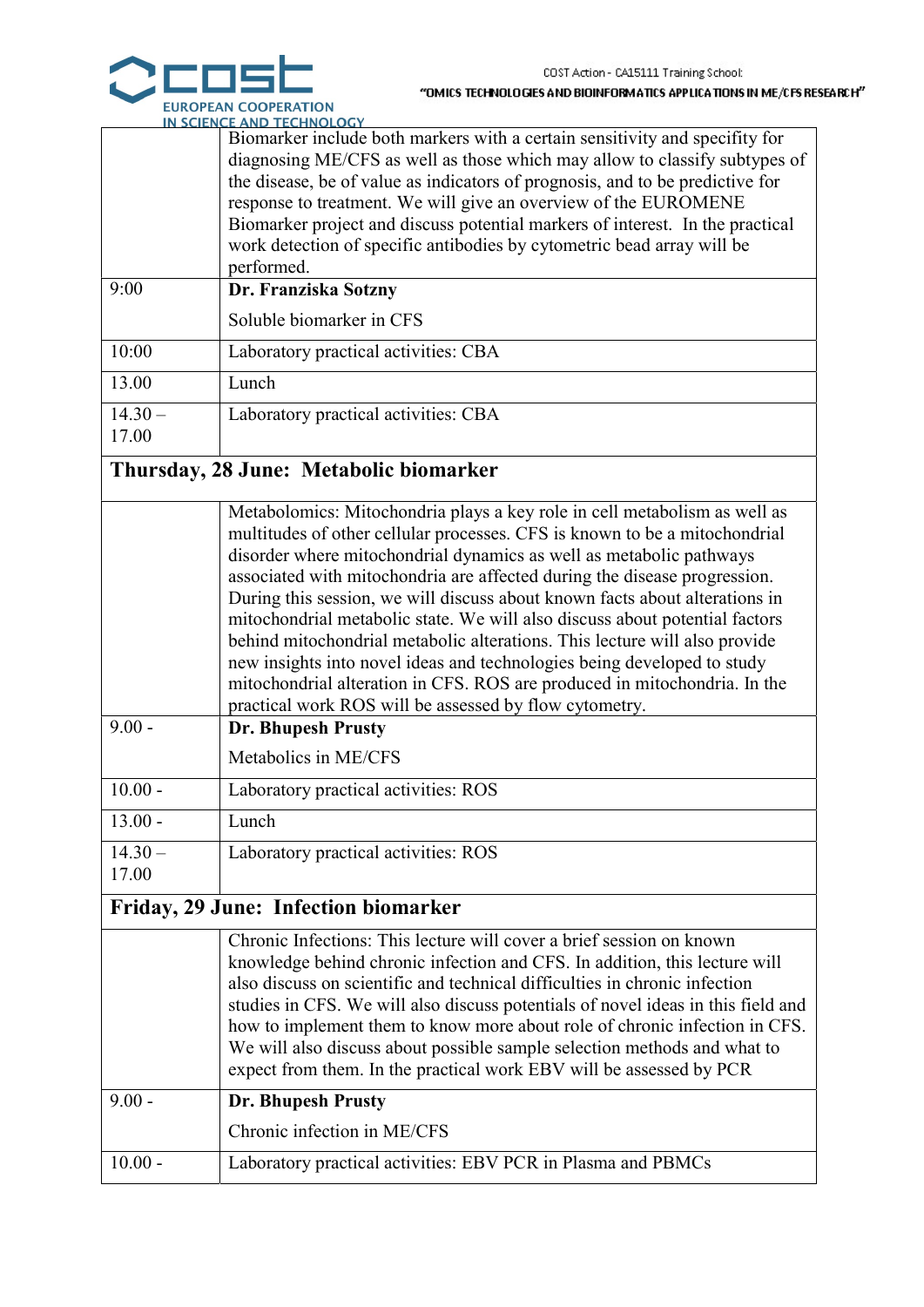

|           | IN SCIENCE AND TECHNOLOGY                                    |
|-----------|--------------------------------------------------------------|
| $13.00 -$ | Lunch.                                                       |
|           |                                                              |
| $14.00 -$ | Laboratory practical activities: EBV PCR in Plasma and PBMCs |
| 16.00     |                                                              |
|           |                                                              |

### TRAINEES EVALUATION - SUMMARY

Ten Evaluation forms were submitted by trainees. Each day of Training school (according to the Training School Programme) and the organization of Training school were separately evaluated by the attenders. The data from all ten evaluation forms are summarized in Table 1.

Table 1.

|                                                | Very good | Good | Moderate | Learned<br>little | Learned<br>nothing |
|------------------------------------------------|-----------|------|----------|-------------------|--------------------|
| Day 1<br>Clinical approach to<br><b>ME/CFS</b> | 11/11     |      |          |                   |                    |
| Day 2<br>Biobanking, data<br>management        | 10/11     | 1/11 |          |                   |                    |
| Day 3<br>Antibodies and soluble<br>biomarkers  | 9/11      | 2/11 |          |                   |                    |
| Day 4<br><b>Metabolic biomarker</b>            | 9/11      | 2/11 |          |                   |                    |
| Day 5<br><b>Infection biomarker</b>            | 7/10      | 3/10 |          |                   |                    |
| Organisation                                   | 9/10      |      |          |                   |                    |

All marks were "very good" and "Good". No marks "Moderate", "Learned little" and "Learned nothing". All marks of "day 1" (11/11) and "organization" of Training school (10/10) were "very good". Evaluation of Day 2, Day 3, Day 4 and Day  $5$  – most of marks "very good" (35/43) and 8/43 "good".

Comments/suggestions:

### Comments

Most participants: gained valuable knowledge in ME/CFS

1 trainee: perfect balance between theory and practice

Suggestions